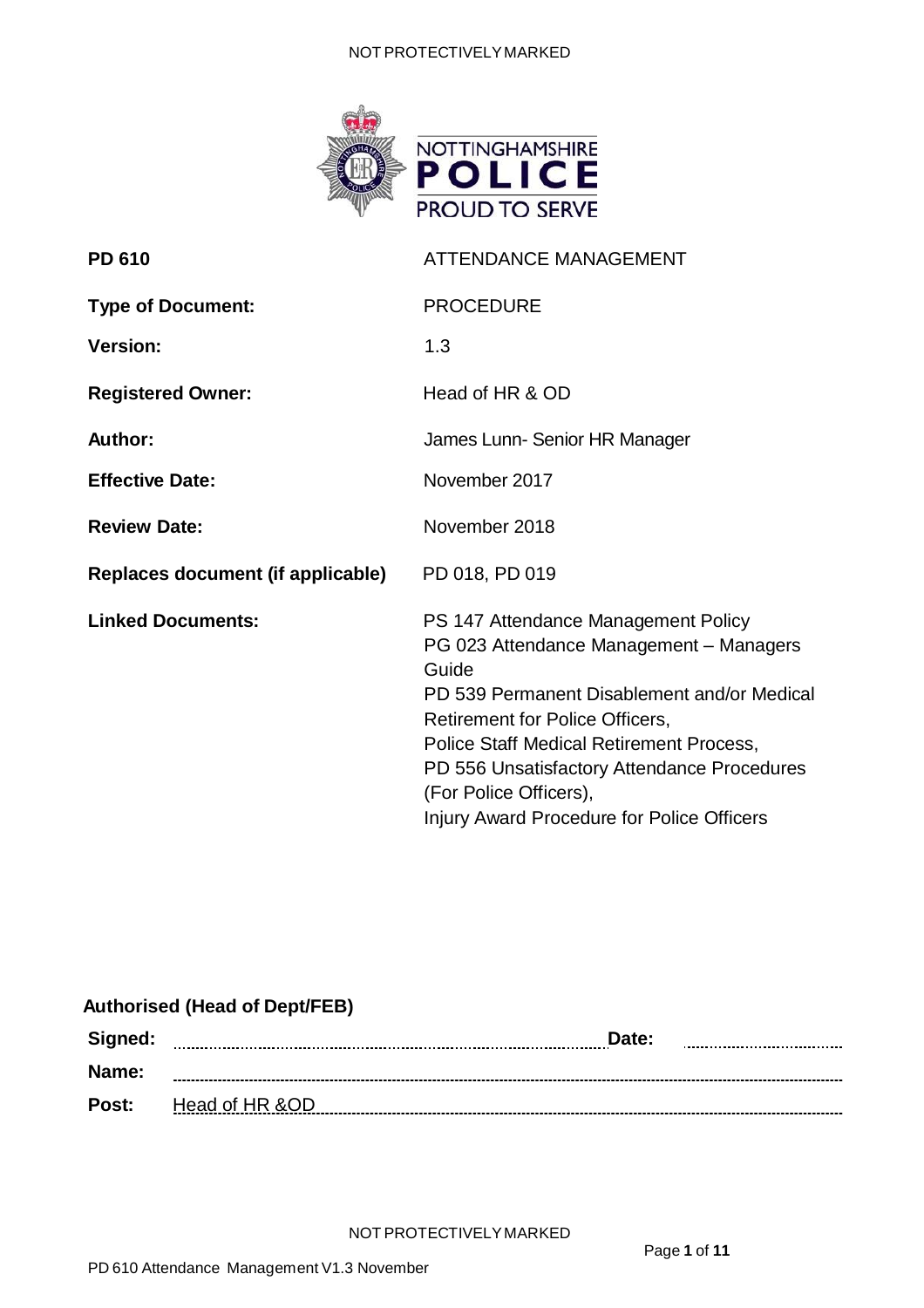## **Table of Contents**

| <b>SECTION 1</b> |  |
|------------------|--|
| <b>SECTION 2</b> |  |
| <b>SECTION 3</b> |  |
| <b>SECTION 4</b> |  |
|                  |  |
|                  |  |
|                  |  |
|                  |  |
|                  |  |
|                  |  |
|                  |  |
|                  |  |
|                  |  |
|                  |  |
|                  |  |
|                  |  |
|                  |  |
|                  |  |
|                  |  |
|                  |  |
|                  |  |
|                  |  |
|                  |  |
|                  |  |
|                  |  |
|                  |  |

# <span id="page-1-0"></span>**SECTION 1 VERSION CONTROL**

| Version No. Date |          | <b>Post</b><br><b>Holder/Author</b> | <b>Post</b>                                     | <b>Reason for Issue</b>                                                             |
|------------------|----------|-------------------------------------|-------------------------------------------------|-------------------------------------------------------------------------------------|
| 1.0              | Oct 2012 | Sue Peckham                         | Senior<br><b>HR</b>                             | New procedure                                                                       |
| 1.1              | Jan 2014 | <b>Steve Mitchel</b>                | Senior Manager<br>Workforce<br><b>Relations</b> | <b>Review with</b><br>Unison/GMB/Federation                                         |
| 1.2              | Feb 2016 | James Lunn                          | <b>HR Senior</b><br>Manager<br>Strategy         | Amended<br>para 1 section 4.16                                                      |
| 1.3              | Nov 2017 | James Lunn                          | <b>HR Senior</b><br>Manager<br><b>Strategy</b>  | Amendment to include<br>requirement for Third Stage<br>Meeting to be tape recorded. |

# <span id="page-1-1"></span>**SECTION 2 BACKGROUND**

Managing attendance is essential to the efficiency of Nottinghamshire Police. The force is committed to promoting a good attendance culture and a supportive working environment. All individuals must take responsibility for their attendance at work, demonstrating a clear commitment to attendance in order to maintain high standards of service to the public.

NOT PROTECTIVELYMARKED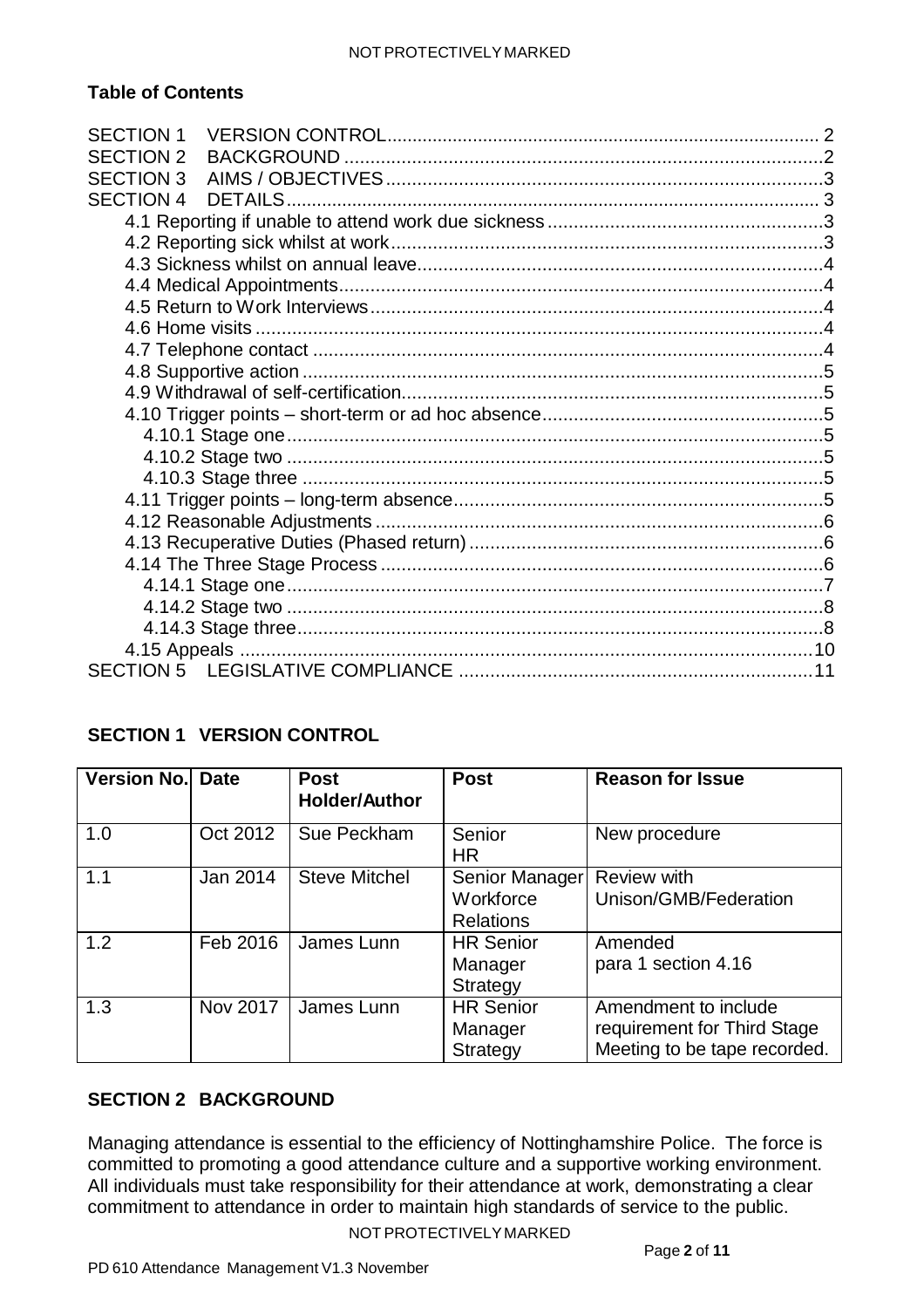# <span id="page-2-0"></span>**SECTION 3 AIMS / OBJECTIVES**

The aim of the attendance management procedure is to provide a supportive framework for addressing unsatisfactory attendance with a fair, timely and consistent approach.

# <span id="page-2-1"></span>**SECTION 4 DETAILS**

The procedure applies to:

- All police officers except those above the rank of Chief Superintendent and those who have not completed their probation.
- All police staff except those within their probationary period.
- Special constables.

The procedure must be read in conjunction with PS 147 Attendance Management Policy, and for Police Officers, the Police (Performance) Regulations 2008. The procedure is also supported by PG 023 Attendance Management – Manager Guide to support managers effectively manages their teams' attendance.

# <span id="page-2-2"></span>**4.1 Reporting if unable to attend work due sickness**

If an individual is unable to attend work through sickness then they have a responsibility to contact their line manager directly to advise of their absence from work before the start time of their shift and as soon as reasonably practical. Notification by text is not acceptable except in exceptional circumstances.

The individual should notify the following information:

- Reason for non-attendance.
- Confirmation of the first day of absence.
- Probable duration and return to work date if known.
- If the absence is as a result of an injury sustained at work then this must be notified at this time.
- If there is any time critical work or attendance at court, ect to allow the line manager to facilitate alternative action.

# <span id="page-2-3"></span>**4.2 Reporting sick whilst at work**

When an individual attends work, but during the course of their work day becomes ill and has to go home, this will be counted as a 'sick day' for either Statutory Sick Pay (SSP) or administrative purposes.

It is for an individual to determine their fitness to remain at work.

The individual must advise their line manager that they are unable to work due to sickness and that they are leaving the work place.

The line manager should follow normal reporting procedures.

#### NOT PROTECTIVELYMARKED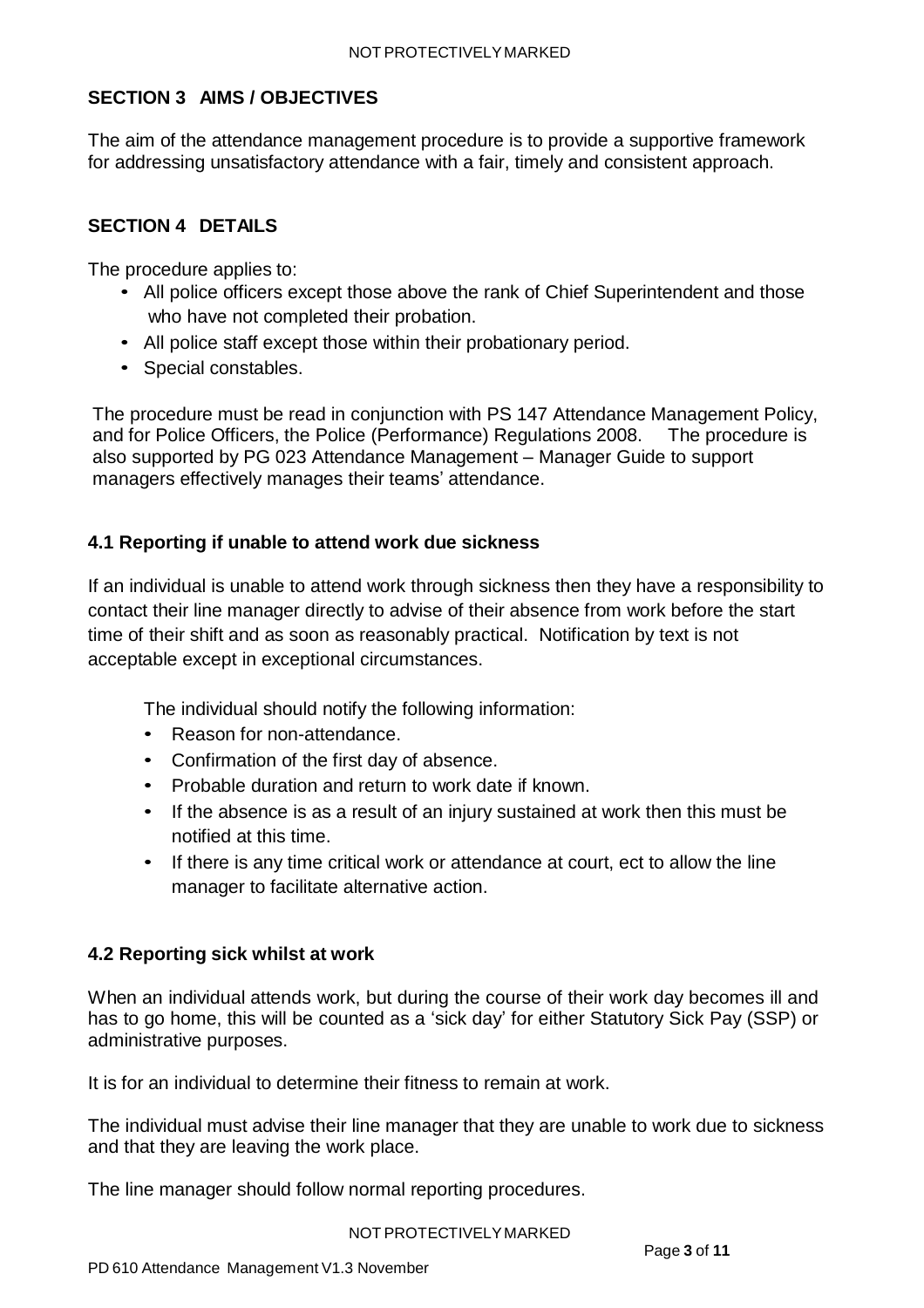### <span id="page-3-0"></span>**4.3 Sickness whilst on annual leave**

Should an individual become ill during a period of planned annual leave, the individual must advise their line manager on the first day of sickness.

The annual leave can be re-credited to their annual leave allowance on proof of sickness.

For all periods of reported sickness whilst on annual leave a medical certificate or fit note is required. Individuals are responsible for any costs associated with supplying a medical certificate or fit note.

### <span id="page-3-1"></span>**4.4 Medical Appointments**

Appointments outside of work with doctors, dentists, hospital appointments, etc must be made in the individual's own time wherever possible.

If it is not possible to arrange such appointments in the individuals own time, the appropriate documentation must be made available to the line manager so that their shift may be altered or time off agreed.

#### <span id="page-3-2"></span>**4.5 Return to Work Interviews**

Individuals should only return to work after an absence due to sickness or injury if they are fit to work. If an individual is in receipt of a fit note and not fully fit, this should indicate the duties/tasks that they are able to carry out.

Line managers must conduct a return to work interview after every absence to ensure individuals are fit and supported on their return to work.

Line managers should remind individuals that they are required to maintain an acceptable level of attendance. If they fail to do so and the individual's absence reaches any of the trigger points, the formal procedures may be initiated.

#### <span id="page-3-3"></span>**4.6 Home visits**

Contact with individuals who are unable to attend work due to sickness is essential to managing absence well. A home visit should be arranged after an individual has been sick for 14 calendar days.

The line manager should contact the individual in advance by the most appropriate means to arrange a home visit.

The visit can be arranged at a mutually convenient location should a visit to the home be inappropriate or the individual prefer this.

### <span id="page-3-4"></span>**4.7 Telephone contact**

The line manager must maintain regular contact with the individual by telephone.

The telephone contact must not replace the home visits.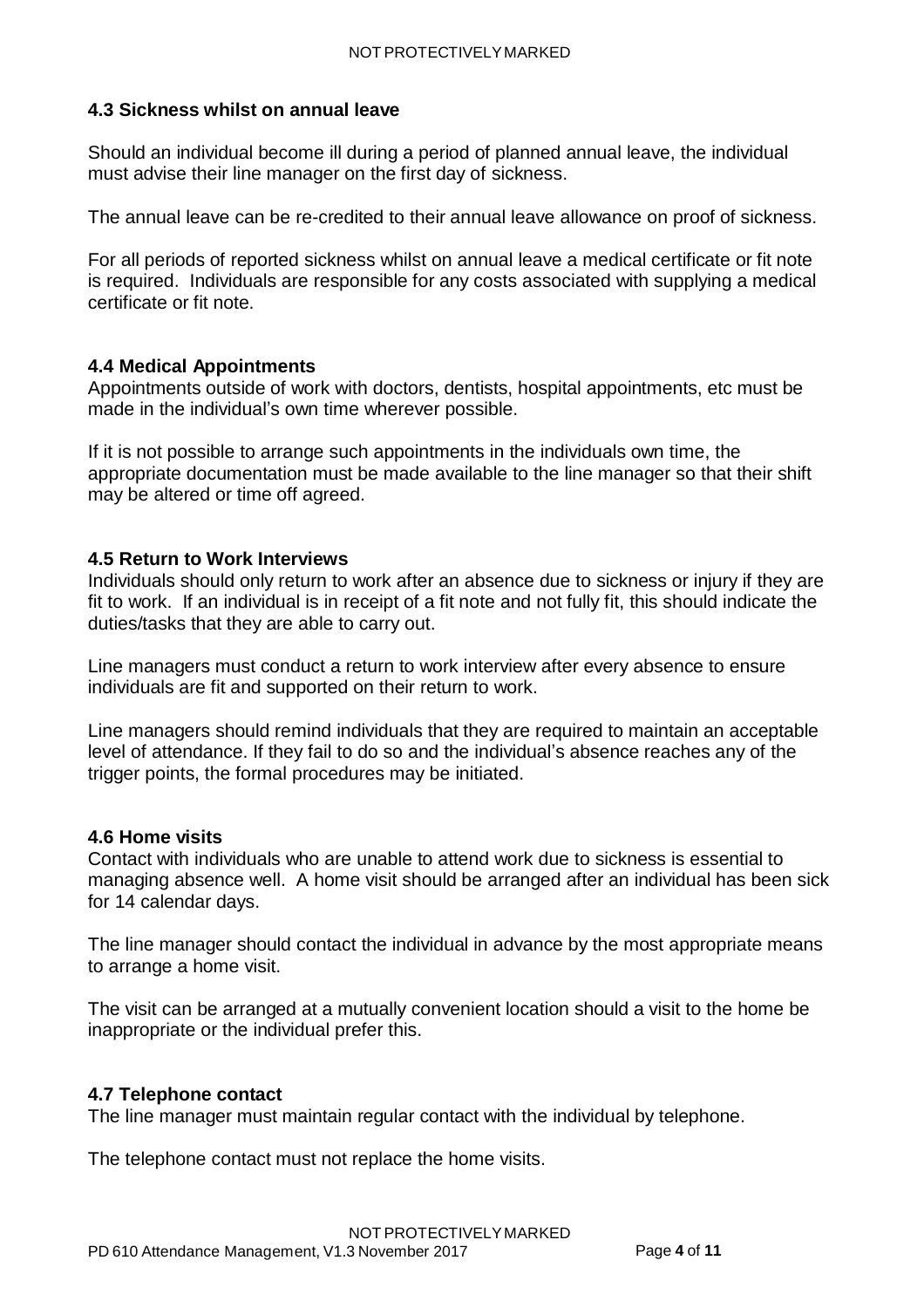### <span id="page-4-0"></span>**4.8 Supportive action**

Supportive action should be offered prior to the formal procedure being commenced.

### <span id="page-4-1"></span>**4.9 Withdrawal of self-certification**

If an individual reaches a trigger point of more than 3 occasions of sickness absence within a rolling 12 month period, as a result of a number of short periods of self-certificated absence, then the line manager, after consultation with a HR Advisor, may consider withdrawing the individual's right to self-certify sickness absence such that the individual will be required to provide Fit Notes for all future absences.

The line manager will advise the individual verbally and confirm in writing the removal of the right to self-certify.

The period of the withdrawal will be determined by the line manager. If a sustained improvement in attendance is demonstrated, it should be no longer than one year.

The individual will be responsible for any costs associated with supplying a medical certificate.

### <span id="page-4-2"></span>**4.10 Trigger points – short-term or ad hoc absence**

#### <span id="page-4-3"></span>**4.10.1 Stage one**

This stage will be triggered for frequent short-term absence. Frequent short-term absence is defined as "3 or more occasions of sickness absence within a rolling 12 month period or 10 calendar days in a rolling 12 month period." These will be the trigger point for a line manager to effectively manage an individual's absence through a formal procedure.

#### <span id="page-4-4"></span>**4.10.2 Stage two**

This stage will triggered if the individual has a further 2 occasions of sickness absence or 7 calendar days within a 6 month period. The Written Improvement Notice will remain valid for 12 months. Attendance must be maintained for the 12 month period. If the improvement is not maintained within the 12 months, then the next stage of the procedure may be invoked.

#### <span id="page-4-5"></span>**4.10.3 Stage three**

This stage will be triggered if the individual has a further 2 occasions of sickness absence or 7 calendar days in a 6 month period.

Line managers will manage an individual whose pattern's of absence, whilst not exceeding the above trigger point, is still a cause for concern.

### <span id="page-4-6"></span>**4.11 Trigger points – long-term absence**

Where an individual is unable to carry out their role due to medical incapacity, although the absence is in excess of 28 calendar days, but is not likely to affect their long-term ability to continue in their role the process in 4.10.1 should be invoked.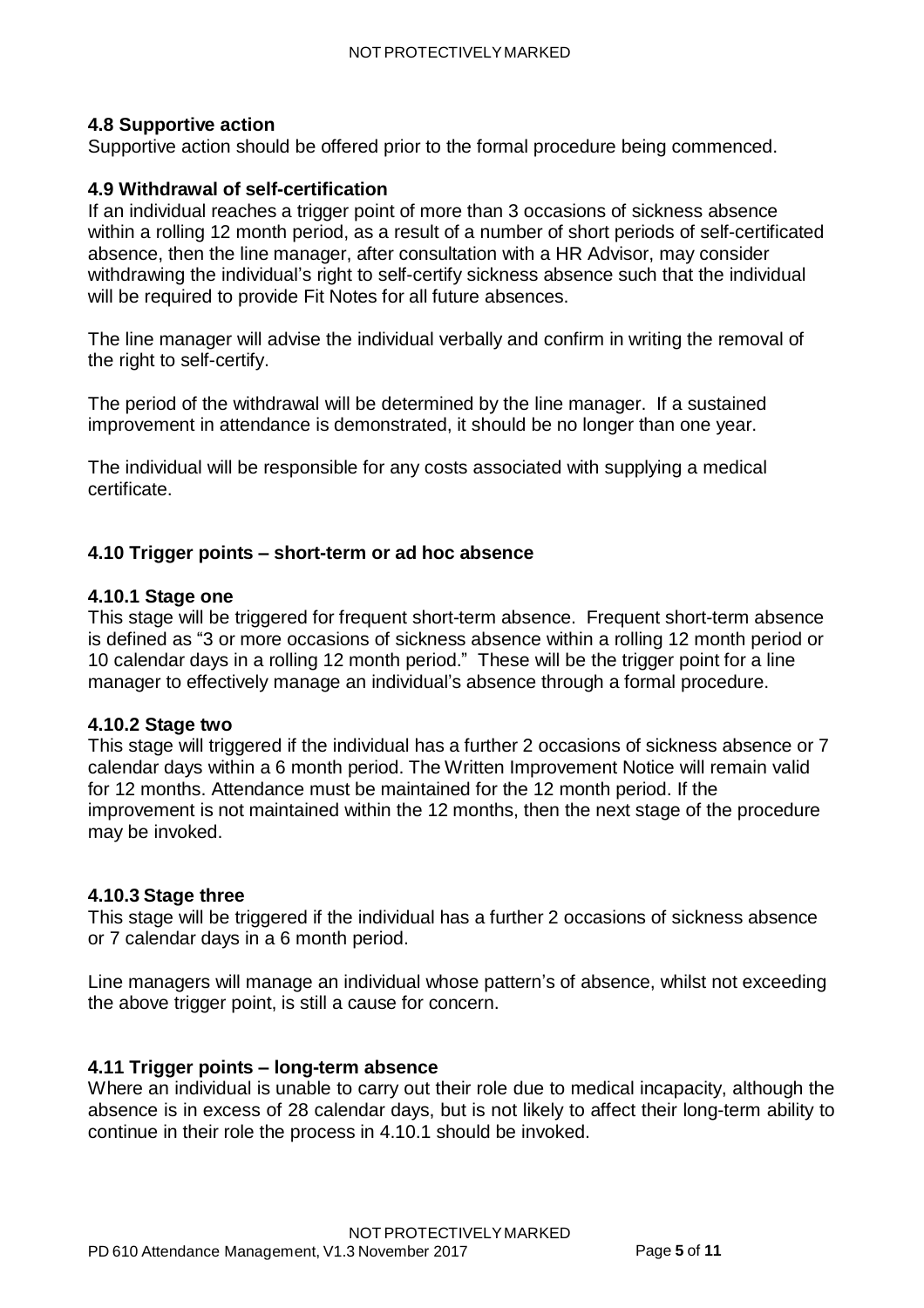**Stage one** will be triggered for continuous long-term absence of 28 days or more when the individual's medical incapacity is likely to be long term.

A referral to Occupational Health on form G249 should be made for an informed opinion on the individual's ability to carry out their role in the foreseeable future. The referral can be actioned before the 28 days once it is established that there is a probability of long absence.

### <span id="page-5-0"></span>**4.12 Reasonable Adjustments**

The line manager should consider whether reasonable adjustments can be made to the individual's working environment in order to enable the individual to continue in their role.

Occupational Health can assist with determining what reasonable adjustments can be made to the working environment to support the individual to be able to continue in their role.

HR can provide support and assistance when considering whether the cost or impact of the proposed adjustments is appropriate in the circumstances.

If the reasonable adjustments can be made and are not cost or impact prohibitive, then the adjustments should be made.

## <span id="page-5-1"></span>**4.13 Recuperative Duties (Phased return)**

A short-term rehabilitation plan may assist an individual to return to work sooner, or recover their ability to perform their role to the required standard.

The line manager should refer the individual to Occupational Health for recommendations on any restrictions on recuperative duties as part of a rehabilitation plan.

Referral to Occupational Health should be via form G249.

If the line manager cannot implement, or disagrees with, the recommendations of Occupational Health, further advice should be sought from the HR Advisor.

The length of the recuperative plan (phased return) should be kept to a minimum and should normally be no longer than 6 weeks. There may be exceptional circumstances when this needs to be extended further, in which case the line manager must liaise with the HR Advisor.

### <span id="page-5-2"></span>**4.14 The Three Stage Process**

Prior to initiating the formal procedure at stage one, the line manager must consider the management interventions and supportive action that has been offered.

The line manager must be satisfied that all reasonable and supportive actions have been offered to support an improvement in attendance.

If reasonable supportive actions have not been put in place then the stage one process should not be initiated.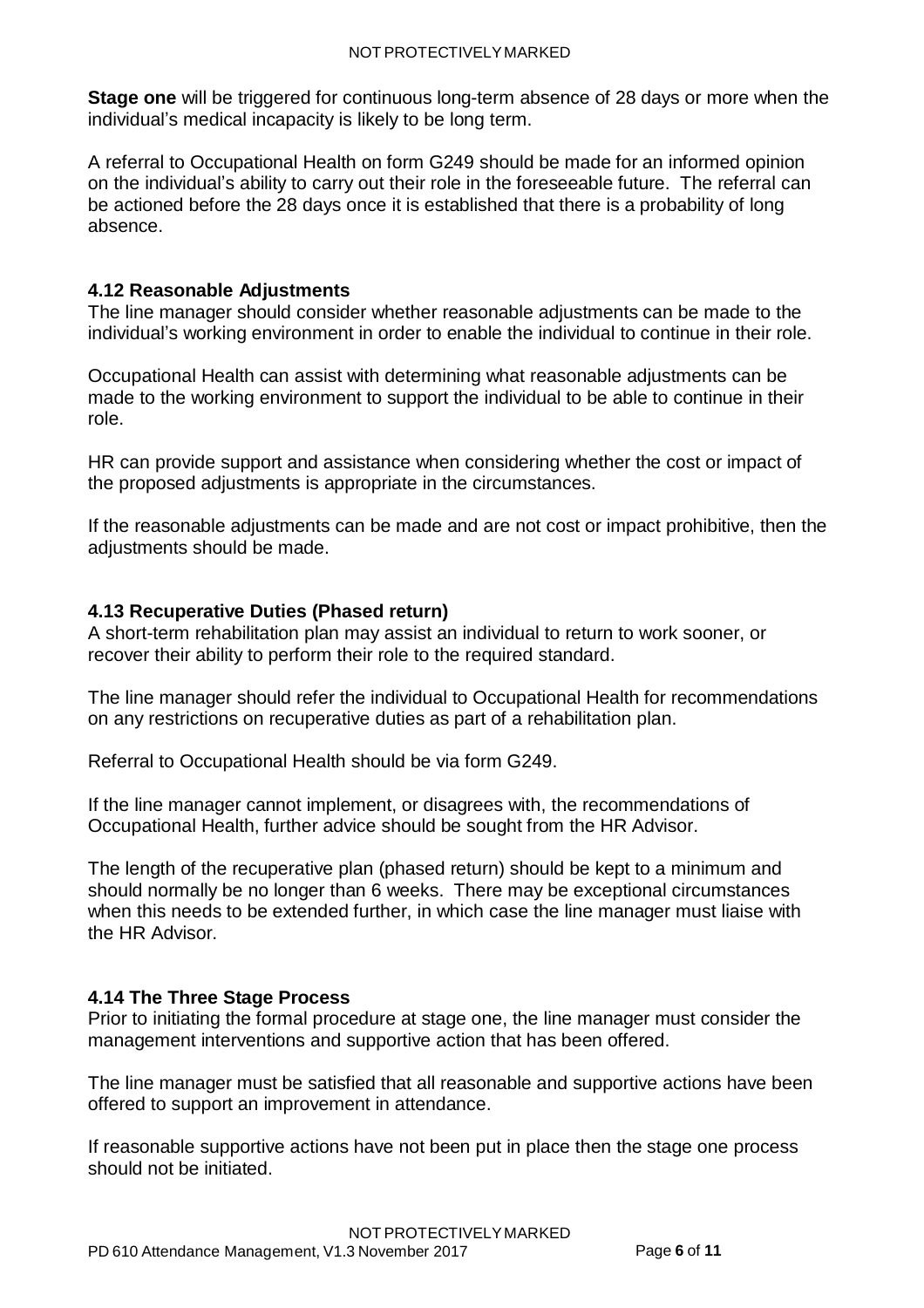The line manager should meet with the individual and offer reasonable and supportive interventions to assist in the improvement of attendance.

If the line manager considers that reasonable supportive actions have been offered and there has not been an improvement in attendance then stage one of the procedure must be initiated.

Template letters to assist managers are contained on the HR pages of the Force intranet. Please see following link:-

[http://intranet/Departments/HumanResources/Performance/SicknessManagementTemplat](http://intranet/Departments/HumanResources/Performance/SicknessManagementTemplates.shtml) [es.shtml](http://intranet/Departments/HumanResources/Performance/SicknessManagementTemplates.shtml)

# <span id="page-6-0"></span>**4.14.1 Stage one**

The line manager will write to the individual to notify the individual that a stage one meeting has been arranged. The written notification will include the following:

- Date and time of meeting.
- Summary of the reasons that the individual's attendance is unacceptable.
- What the possible outcomes of the stage one, stage two and stage three meetings are.
- That the individual should provide the line manager with any documentation that they intend to rely on at least 48 hours in advance.
- That a HR Advisor may attend the meeting (advise name where possible).
- That the individual may be accompanied by a trade union/staff association representative or work colleague.
- All documentation which the line manager will rely upon.

If the individual or their trade union/staff association representative or work colleague of choice is unavailable for the meeting, an alternative date should be proposed which must be within 5 working days of the original date of the planned meeting.

Minutes will be taken of the meeting.

The purpose of the meeting is for the line manager to explain:

- why the individual's attendance is unacceptable.
- that the maximum outcome of stage one is a Written Improvement Notice (WIN).
- the possible outcomes should it progress to stage two.
- that the maximum outcome of stage three is dismissal.
- That the individual and their trade union/staff association representative or work colleague will have the opportunity to respond and provide any mitigating circumstances.

The line manager will confirm the outcome of the meeting in writing within 7 working days of the meeting being held.

The line manager will send written minutes of the meeting and the WIN within 7 working days of the meeting.

The line manager will advise the individual in writing of their right of appeal.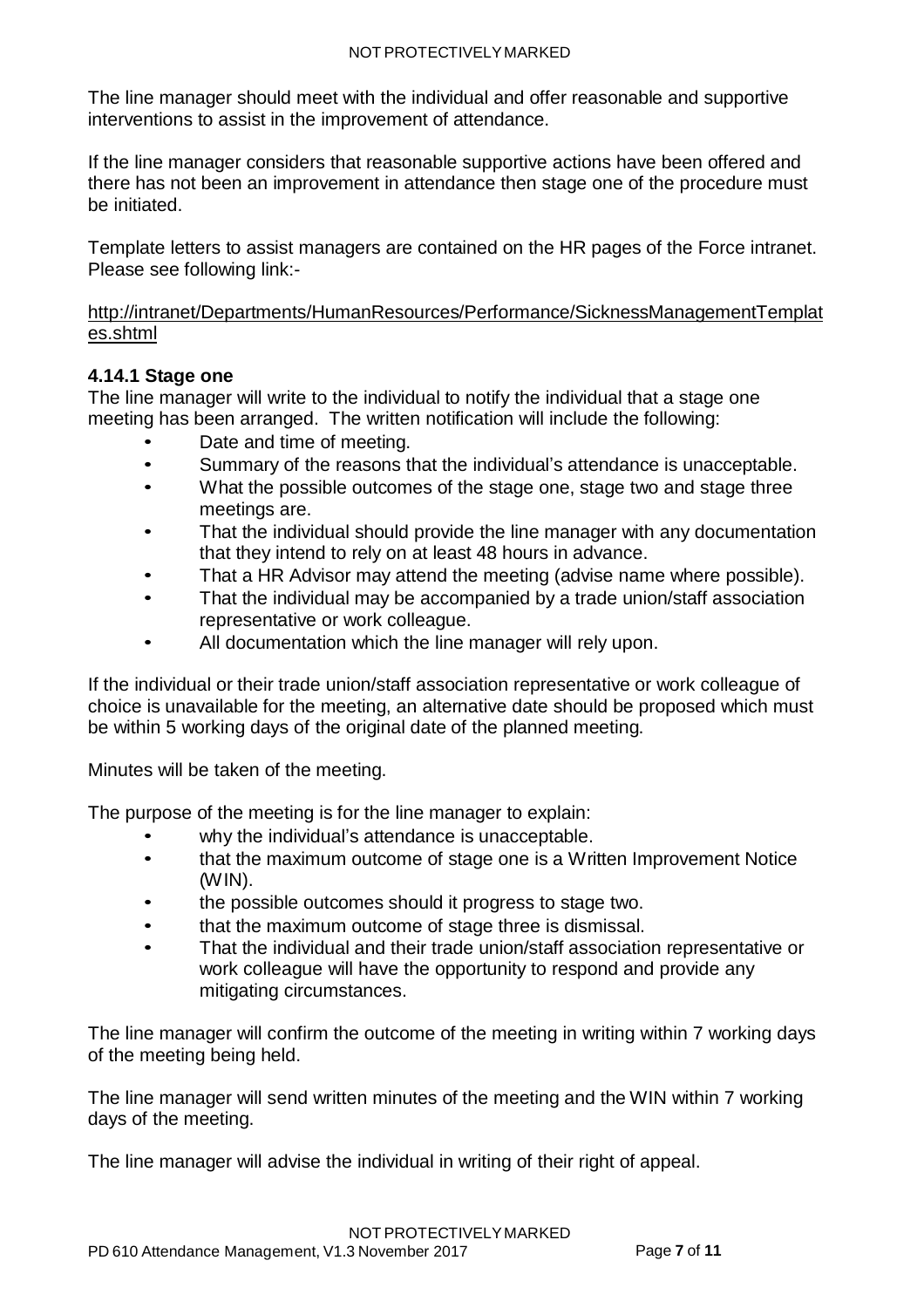## <span id="page-7-0"></span>**4.14.2 Stage two**

If the first formal stage has failed to produce the desired improvement in attendance then a stage two meeting should be arranged by the individual's second line manager.

The second line manager will write to the individual to notify the individual that a stage two meeting has been arranged. The written notification will include the following:

- Date and time of meeting.
- Summary of the reasons that the individual's attendance is unacceptable.
- What the possible outcomes of the stage two and Stage three meetings are.
- That the individual should provide the line manager with any documentation that they intend to rely on at least 48 hours in advance.
- That an HR Advisor may attend the meeting (advise name where possible).
- That the individual may be accompanied by a trade union/staff association or work colleague.
- All documentation that the line manager will rely upon.

If the individual or their trade union/staff association representative or work colleague of choice is unavailable for the meeting, an alternative date should be proposed which must be within 5 working days of the original date of the planned meeting.

The meeting will be minuted.

The purpose of the meeting is:

- For the line manager to explain why the individual's attendance is unacceptable.
- For the line manager to explain that the maximum outcome of stage two is a Final Improvement Notice.
- For the line manager to explain that the maximum outcome of stage three is dismissal.
- To allow the individual and their trade union/staff association representative or work colleague with the opportunity to respond and provide any mitigating circumstances.

The line manager will confirm the outcome of the meeting in writing within 7 working days of the meeting being held.

The line manager will send written minutes of the meeting and the Final WIN within 7 working days of the meeting.

The line manager will advise the individual of their right of appeal.

# <span id="page-7-1"></span>**4.14.3 Stage three**

Should the stage two, Final Written Improvement Notice not bring out the required improvement in attendance then a stage three meeting should be arranged.

The individual must be notified in writing that a stage three meeting will be arranged.

The stage three meeting must be arranged no later than 30 working days after the individual has been notified of the intention to proceed to a stage three meeting.

Wherever practical the meeting date and time for the third stage meeting should be mutually agreed between the Senior HR Partner and the individual. Where this is not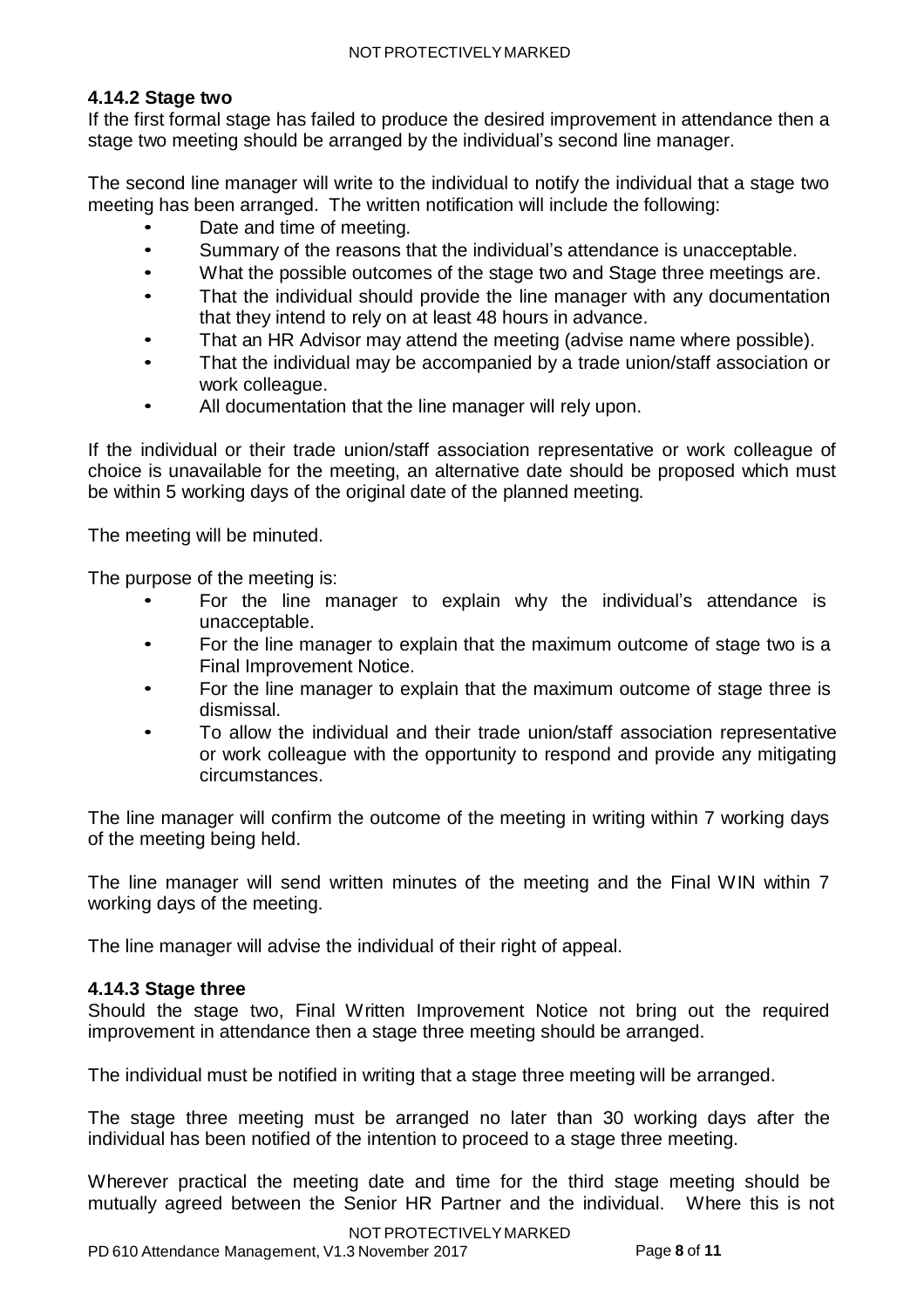#### NOT PROTECTIVELYMARKED

possible, then the Senior HR Partner may specify a date and time for the third stage meeting.

If the individual or their trade union/staff association representative or work colleague of choice is unavailable for the meeting, an alternative date should be proposed which must be within 5 working days of the original date of the planned meeting.

The Senior HR Partner will write to the individual to notify the individual that a stage three meeting has been arranged. The written notification will include the following:

- Date and time of meeting.
- Details of the panel members for police officers. The name of the chair of the stage three meeting for police staff.
- Summary of the reasons why the individual's attendance is unacceptable.
- The possible outcomes of the stage three meetings are:
	- Extension of the Final Written Improvement Notice or redeployment to alternative duties. These will only occur if there are exceptional circumstances.
	- Dismissal with notice.
- That the individual should provide the panel or chair (as appropriate) with any documentation that they intend to rely on within 14 working days of receipt of the notification of the stage three hearing.
- That the individual may be accompanied by a trade union/staff association representative or work colleague.
- All documentation that the panel or chair of the stage three meeting will rely upon.

Panel Members

- The panel chair for third stage meetings for **Police Officers** will be a Chief Superintendent or the Head of HR & OD. Panel of three members (This will include; a Police Officer at the rank of C/Supt and a Senior HR Partner).
- Chair of third stage meetings for **Police staff** will be Chief Inspector or a third Line Manager Grade M1 or above. The chair will be accompanied by a HR Advisor.
- The police officer has the right to object to a panel member. The objection must be made in writing to the Deputy Chief Constable no later than 3 working days after the notification.
- The police officer must include in their objection the grounds upon which they object to the panel member.
- The Deputy Chief Constable will inform the police officer in writing whether their objection is upheld.
- If the Deputy Chief Constable upholds the objection, a new panel member will be appointed as soon as reasonably practical.
- The police officer may object to the new panel member appointed and must take the same action as before. The Deputy Chief Constable will consider and write and advise the police officer of the decision.
- The police staff member has the right to object to the appointment of the chair of the stage three meeting. The objection must be made in writing to the Head of HR & OD no later than 3 working days after the notification.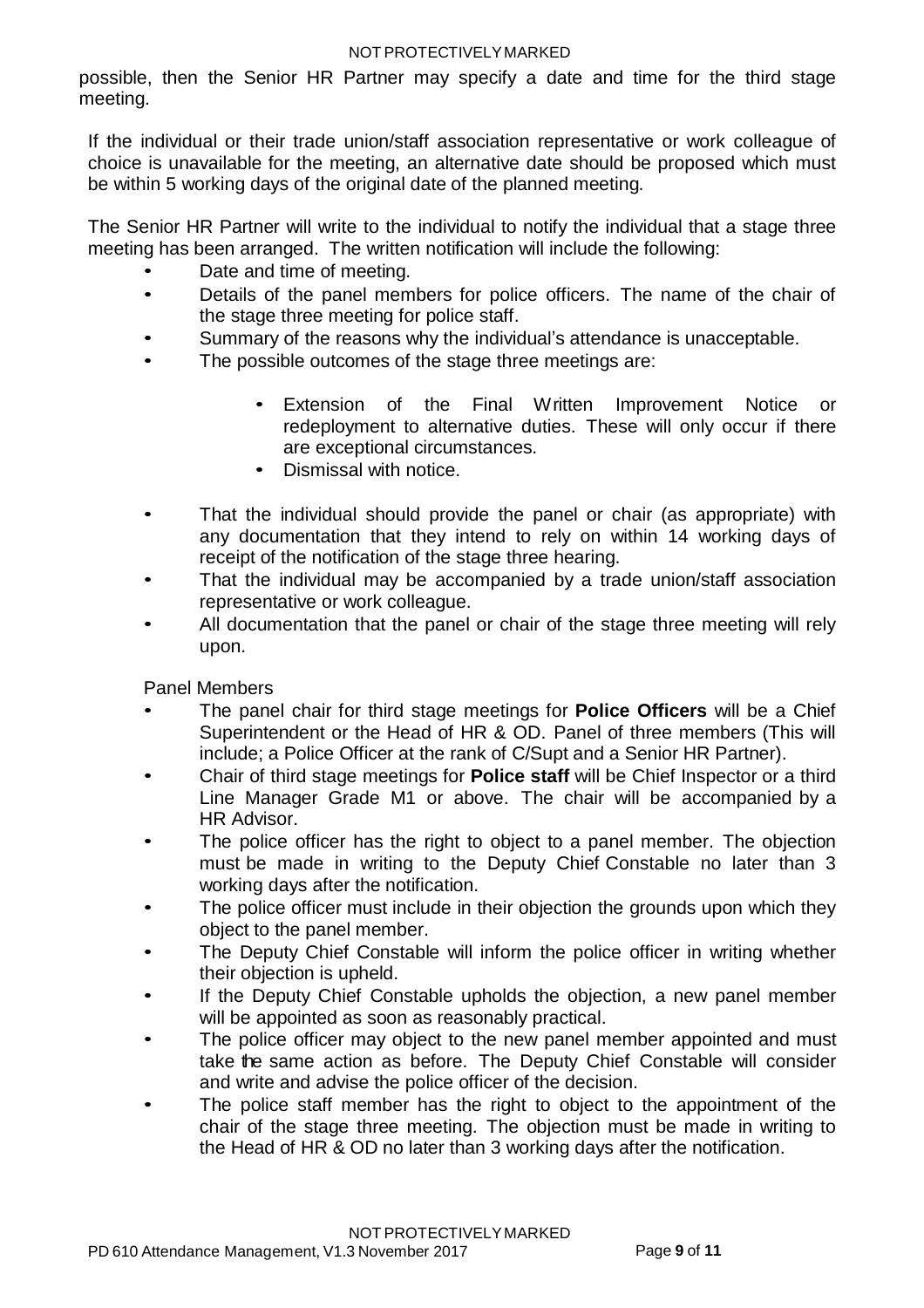- The police staff member must include in their objection the grounds upon which they object to the chair.
- The Head of HR & OD will inform the police staff member in writing whether their objection is upheld.
- If the Head of HR & OD upholds the objection, a new chair will be appointed as soon as reasonably practical.
- The police staff member may object to the new chair appointed and must take the same action as before. The Head of OD & HR will consider and write to advise the police staff of the decision.

The meeting will be tape recorded.

The purpose of the meeting is:

- To explain why the individual's attendance is unacceptable.
- To allow the individual and their trade union/staff association representative or work colleague the opportunity to respond and provide any mitigating circumstances.
- The individual must be advised of the decision within 3 working days of the stage three meeting.
- The individual must be advised of their right of appeal.

# <span id="page-9-0"></span>**4.15 Appeals**

The individual has the right of appeal at all stages of the formal procedure.

The appeal must be made in writing to the nominated appeal official within 5 working days of receipt of the outcome of the stage one, two or three meeting.

The appeal must set out the grounds of the appeal. The grounds for the appeal may be;

- The finding of the unsatisfactory attendance is unreasonable.
- The terms of the Written Improvement Notice are unreasonable.
- The individual has new evidence/information which could not have reasonably been available at the meeting.
- That there has been a breach of procedures.

The individual may be represented at the appeal meeting by a trade union representative/staff association representative or work colleague.

The appeal official will arrange an appeal meeting and send written notification of the date and time of the meeting.

The appeal official will write to the individual within 5 working days of the appeal meeting with their decision.

A police officer after a stage three meeting has the right of appeal to the Police Appeals Tribunal.